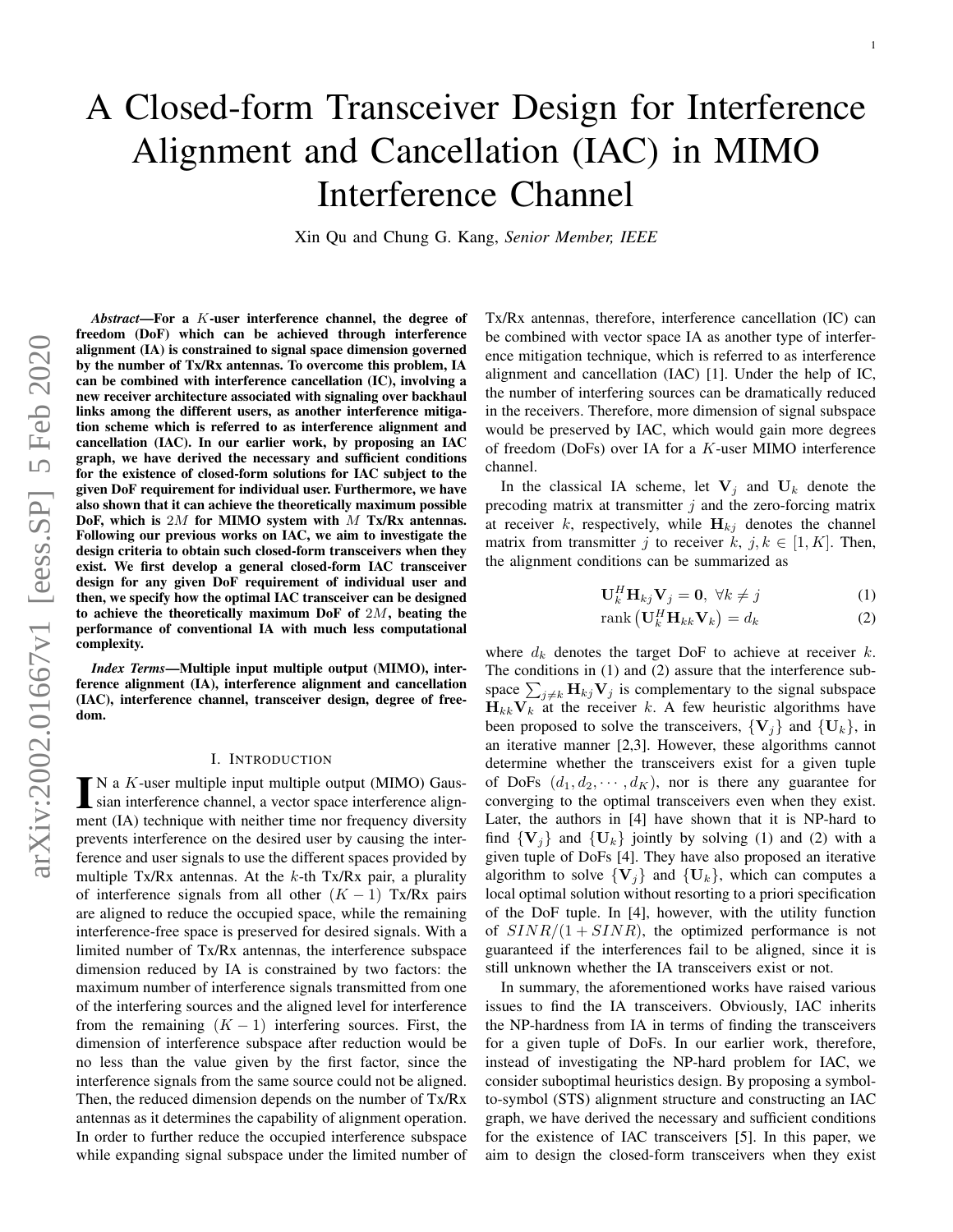for IAC in MIMO interference channel. We first propose a general design for any given tuple of DoFs  $(d_1, d_2, \dots, d_K)$ that satisfies the proposed necessary and sufficient conditions. Then, we present how the optimal IAC transceivers can be designed to achieve the maximum DoFs of 2M.

The remainder of this paper is organized as follows: Section II presents the system model and reviews how IAC works in MIMO interference channel. Section III presents the proposed IAC with symbol-to-symbol alignment scheme and list the main results obtained in [5]. Section IV provides the general design principle for the closed-form IAC transceivers while providing the optimum design on them in Section V. Finally, conclusion is made and future works are suggested in the last section.

#### II. SYSTEM MODEL

Fig. 1 illustrates a MIMO interference channel, in which  $K$  transceiver pairs share the same resource while each transmitter and receiver are equipped with M antennas. Assume that transmitter j sends  $d_i$  independent data streams to receiver  $j$ , incurring interferences to other receivers  $(d_j \leq M, j = 1, 2, \dots, K)$ . We can further define the total DoF in the system as  $\text{DoF}^{sys} = \sum_{j=1}^{K} d_j$ . Let  $\mathbf{x}_j$  denote the transmitted signal vectors of dimension  $d_i \times 1$  from the transmitter  $j$ , in which each element of the vector corresponds to one independent data symbol, denoted by  $x_{i\ell}$ ,  $\ell = 1, 2, \cdots, d_i$ . Furthermore, let  $H_{ki}$  denote an  $M \times M$ channel matrix from transmitter  $j$  to receiver  $k$  with each entry drawn independently from a continuous distribution while allowing no channel extension, and  $\mathbf{V}_j = [\mathbf{v}_{j1}, \mathbf{v}_{j2}, \cdots, \mathbf{v}_{jd_j}]$ of dimension  $M \times d_i$  represent a transmit precoding matrix at transmitter  $j$  where each column vector is applied to each data symbol  $(j, k = 1, 2, \dots, K)$ . Meanwhile, let  $U_k$  of dimension  $M \times d_k$  be a zero-forcing matrix at receiver k and  $y_k$  denote the output signal vector of dimension  $d_k \times 1$  at receiver k, which is given by

$$
\mathbf{y}_{k} = \underbrace{\mathbf{U}_{k}^{H} \mathbf{H}_{kk} \mathbf{V}_{k} \mathbf{x}_{k}}_{\text{desired signal}} + \underbrace{\mathbf{U}_{k}^{H} \sum_{j=1; j \neq k}^{K} \mathbf{H}_{kj} \mathbf{V}_{j} \mathbf{x}_{j}}_{\text{interference}} + \underbrace{\mathbf{U}_{k}^{H} \mathbf{n}_{k}}_{k} , \tag{3}
$$

where  $n_k \sim N(0, \sigma^2 I)$  is zero-mean additive white Gaussian noise and  $A<sup>H</sup>$  denotes a conjugate transpose of a matrix  $A$ .

As each data symbol  $x_{j\ell}$  is encoded by using a precoding vector  $\mathbf{v}_{i\ell}$  and received through the channel as  $\mathbf{H}_{ki}\mathbf{v}_{i\ell}x_{i\ell}$ at receiver k, the signal subspace  $\tilde{S}_k$  can be expressed by a set of signal vectors,  $S_k = {\bf{H}_{kk}v_{k\ell}}$  for  $\ell \in [1, d_k]$ , while the interference subspace  $I_k$  can be expressed by a set of interference vectors  $\mathcal{I}_k = \{ \mathbf{H}_{kj} \mathbf{v}_{j\ell} \}$  for  $j \in [1, K], j \neq k$ , and  $\ell \in [1, d_j]$ . Considering that IAC is a combined scheme of IA and IC,  $\mathcal{I}_k$  can be also written into a union of two sets,  $\mathcal{I}_k = \mathcal{I}_k^{\text{IA}} \bigcup \mathcal{I}_k^{\text{IC}}$ , where  $\mathcal{I}_k^{\text{IA}}$  and  $\mathcal{I}_k^{\text{IC}}$  denote the sets of interference vectors to be mitigated by IA and IC operations, respectively.

At the receive side, IC operation works to subtract interference effect caused by the known signals, i.e., the decoded



Fig. 1.  $K \times K$  MIMO interference channel model for IAC

signals  $\hat{\mathbf{x}}_k$  at receiver k are sent over a backhaul link to other receivers that have not performed the decoding operation yet, so that the interference effect caused by  $x_k$  can be cancelled. For the purpose of successive cancellation, therefore, a decoding operation is performed in one receiver at a time. Without loss of generality, we assume that the decoding order follows from receiver 1 to  $K$  in the subsequent discussion. As receiver k can obtain the decoded signals  $\{\hat{\mathbf{x}}_j\}_{j=1}^{k-1}$  from receivers 1 to  $(k - 1)$  through the backhaul link, an estimate of the corresponding interference  $\sum_{j=1}^{k-1} \mathbf{H}_{kj} \mathbf{V}_j \mathbf{x}_j$  can be cancelled from  $y_k$ ,  $k = 2, 3, \dots, K$ . As a result, a set of interference vectors mitigated by IC operation can be expressed by  $\mathcal{I}_k^{\text{IC}} = {\{\mathbf{H}_{kj} \mathbf{v}_{j\ell}\}}$  for  $j \in [1, k-1]$  and  $\ell \in [1, d_j]$ .

At the transmit side, IA operation works to precode the signals jointly, so that the interferences incurred at the receive side can be effectively aligned. As IC operation can directly subtract the interference signals in  $\mathcal{I}_k^{\text{IC}}$  at receiver k, such a part of interference is not considered for IA operation. In other words, IA operation is responsible for only the other part of interference which is not cancelled, i.e., we have  $\mathcal{I}_k^{\text{IA}} = \{ \mathbf{H}_{kj} \mathbf{v}_{j\ell} \}$  for  $j \in [k+1, K]$  and  $\ell \in [1, d_j]$ . Additionally, after a process of successive cancellation, the number of the remaining received symbols at each receiver  $k$ , given as  $|\mathcal{S}_k| + |\mathcal{I}_k^{\text{IA}}| = \sum_{j=k}^K d_j$ , decreases as the cancellation process progresses in order. As long as  $\sum_{j=k}^{K} d_j \leq M$ , the desired signals can be decoded without resorting to IA operation because a total of no more than  $M$  packets can be separated by M antennas. With  $|S_k| + |Z_k^{IA}| \leq M$  for receiver k, it is always true that  $|\mathcal{S}_j| + |\mathcal{I}_j^{\text{IA}}| \leq M$  for  $j \in [k+1, K]$  and therefore, all remaining receivers  $(k + 1)$ ,  $(k + 2)$ ,  $\dots$ , K can be also decoded directly without resorting to IA operation. Therefore, the decoded signals  $\{\hat{\mathbf{x}}_j\}_{j=1}^K$  $\sum_{j=k}^{K}$  are not required to be shared for a successive cancellation purpose. If receiver  $k$  is the first receiver which satisfies  $|\mathcal{S}_k| + |\mathcal{I}_k^{\text{IA}}| \leq M$ , a new label  $k_{\text{IAC}}$ is allocated to receiver  $(k - 1)$  so as to indicate that only the interference received at receiver 1 to  $k_{\text{IAC}}$  is required to be aligned and furthermore, only the decoded signals  $\{\hat{\mathbf{x}}_j\}_{j=1}^{k_{\text{IAC}}}$ have to be shared through the backhaul link for a cancellation purpose.

Consequently, two steps are required for decoding in IAC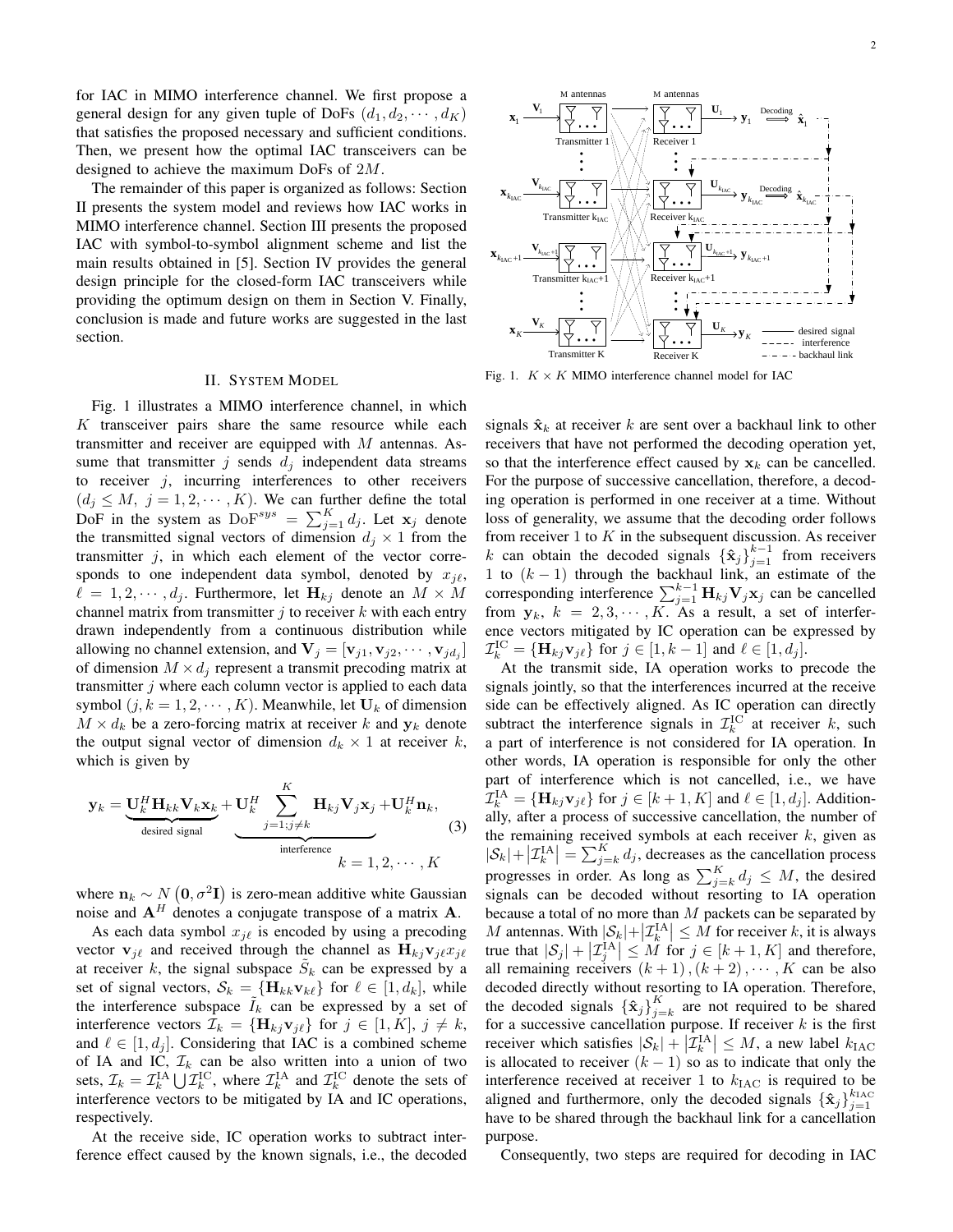scheme. In the first step, receivers 1 to  $k_{\text{IAC}}$  will perform the decoding operation with one receiver at a time and then, the decoded signals  $\{\hat{\mathbf{x}}_j\}_{j=1}^{k_{\text{IAC}}}$  are shared with receivers  $(j+1)$  to  $K$  through a backhaul link for cancellation. In the second step, all other receivers, indexed by  $(k_{\text{IAC}} + 1), (k_{\text{IAC}} + 2), \cdots$ , and  $K$ , decode their own signals simultaneously. Note that additional process of sending the decoded packets over the backhaul link in the first step is considered as overhead. For simplicity, here we roughly measure the corresponding overhead by counting the number of receivers, to which a decoded packet has to be sent over the backhaul link. For example, if  $x_{1\ell}$  has been decoded at receiver 1, it would be sent to all other  $(K - 1)$  receivers. Thus, the overhead associated with  $x_{1\ell}$  is counted as  $(K - 1)$  packets. Similarly,  $x_{j\ell}$  will have the overhead of  $(K - j)$  packets. Note that its overhead is zero for  $j > k_{\text{IAC}}$ . Let  $O_{\text{sys}}$  denote the total overhead associated with the whole system, given as  $O_{\text{sys}} = \sum_{j=1}^{k_{\text{IAC}}}(K-j) d_j.$ 

## III. INTERFERENCE ALIGNMENT AND CANCELLATION WITH SYMBOL-TO-SYMBOL ALIGNMENT SCHEME

In our earlier work [5], instead of investigating the NPhard problem for a joint transceiver design, we consider a design of the transmitter  ${V_i}$  first and then the receiver  ${U_k}$  for IAC. Aiming for a successful decoding at each receiver k, the transmitter  ${V<sub>j</sub>}$  should be designed so that the signal subspace  $\tilde{S}_k$  can be complimentary to the interference subspace  $\tilde{I}_k$ . This indicates two constraints to meet: first,  $\tilde{S}_k$ and  $I_k$  should be linearly independent; second, the dimension of  $\tilde{S}_k$  and  $\tilde{I}_k$  should satisfy the following condition:

$$
\dim(\tilde{S}_k) + \dim(\tilde{I}_k) \le M \tag{4}
$$

where  $\dim(A)$  corresponds to the cardinality of a basis for a vector space A. As channel matrices  $\{H_{kj}\}$  are given,  $\tilde{S}_k$ and  $I_k$  can be determined as long as the transmitter  ${V_i}$  are solved, and then, the receiver  ${U_k}$  can always be found in the left null space of  $I_k$ . In order to meet the two constraints given in the above for  ${V<sub>j</sub>}$ , we have proposed a symbolto-symbol (STS) alignment structure for IAC in [5], based on which an IAC graph has been constructed so that the necessary and sufficient conditions for the existence of closedform transceiver solutions can be derived.

In this section, we first briefly review the STS alignment structure. Then, we give an illustrative example to show how IAC with STS alignment scheme works in MIMO interference channel. At last, a notion of IAC graph is reviewed and then, the associated results are also discussed.

## *A. Symbol-to-symbol (STS) alignment structure: Overview*

The constraint on  $V_j$  in (4) motivates us to align  $\tilde{I}_k$  onto a set of basis vectors with dimension  $Z_k = M$ -  $\dim(\tilde{S}_k)$ . As the interference vectors in  $\mathcal{I}_k^{\text{IC}}$  can be cancelled directly and do not burden on the dimension of  $I_k$ , only the interference vectors in  $\mathcal{I}_k^{\text{IA}}$  are considered for alignment. The STS alignment structure can be constructed by two steps: first, a set of basis vectors, denoted by  $\bar{\mathcal{I}}_k^{\text{SIA}}$ , is directly *selected* among interference vectors in  $\mathcal{I}_k^{\text{IA}^{\text{A}}}$ , i.e.,  $\bar{\mathcal{I}}_k^{\text{SIA}} = \{\bar{\mathbf{i}}_{1,k}, \cdots, \bar{\mathbf{i}}_{n,k}, \cdots, \bar{\mathbf{i}}_{Z_k,k}\}\subset$ 



Fig. 2. IAC example with  $M = 6$ ,  $d_1 = d_3 = 3$ ,  $d_2 = 1$  and  $d_4 = d_5 = 2$ for  $K = 5: k_{IAC} = 3$ 

 $\mathcal{I}_k^{\text{IA}}$  , where the superscription SIA indicates the STS interference alignment, while the remaining interference vectors  $\{\mathbf{i}_{f,k}\}_{f=1}^{|\mathcal{I}_k|-\mathcal{I}_k}$  belong to  $(\mathcal{I}_k^{\text{IA}}-\bar{\mathcal{I}}_k^{\text{SIA}})$ , i.e.,  $\mathcal{I}_k^{\text{IA}}-\bar{\mathcal{I}}_k^{\text{SIA}} =$ <br> $\{\mathbf{i}_1, \ldots, \mathbf{i}_k, \ldots, \mathbf{i}_{k-1}\} \subset \mathcal{I}_k^{\text{IA}}$ , second alignment  $\mathbf{i}_{1,k}, \cdots, \mathbf{i}_{f,k}, \cdots, \mathbf{i}_{|\mathcal{I}_{k}^{\text{IA}}|-Z_{k},k} \Big\} \subset \mathcal{I}_{k}^{\text{IA}};$  second, alignment is implemented between single vectors corresponding to one symbol each. Once  $\bar{\mathcal{I}}_k^{\text{SIA}}$  is determined in the first step, each remaining interference vector,  $\mathbf{i}_{f,k} \in \mathcal{I}_{k}^{\text{IA}} - \bar{\mathcal{I}}_{k}^{\text{SIA}}$ , will be aligned onto only one of the basis vectors,  $\overline{i}_{n,k} \in \overline{\mathcal{I}}_k^{\text{SIA}}$ , i.e., span  $(i_{f,k})$  = span  $(\mathbf{I}_{n,k})$ . Each  $\mathbf{i}_{f,k}$  can be pick out only once while  $\overline{i}_{n,k}$  can be employed repeatedly. Replacing  $\overline{i}_{f,k}$  and  $\overline{i}_{n,k}$ with the detailed expression, alignment equations yielded from the STS alignment structure for user  $k$  can be represented as

$$
\Phi_k \triangleq \{ \text{span}(\mathbf{H}_{kj}\mathbf{v}_{j\ell}) = \text{span}(\mathbf{H}_{kj'}\mathbf{v}_{j'\ell'}) | \mathbf{H}_{kj'}\mathbf{v}_{j'\ell'} \in \mathcal{I}_k^{\text{IA}} - \bar{\mathcal{I}}_k^{\text{SIA}}, \ \mathbf{H}_{kj}\mathbf{v}_{j\ell} \in \bar{\mathcal{I}}_k^{\text{SIA}}, \ j \neq j' \}, \ (5) \nk = 1, 2, \cdots, k_{\text{IAC}}
$$

where  $j \neq j'$  indicates that the interferences coming from the same user cannot be aligned [7]. Then, a complete set of linear alignment equations yielded from the STS alignment structure for a whole system is given by  $\Psi \triangleq {\Phi_k | k \in [1, k_{\text{IAC}}]}.$ 

#### *B. Illustrative example*

To illustrate how IAC with the STS alignment works, let us consider an example for  $K = 5$  and  $M = 6$  in Fig. 2, where we assume  $d_1 = d_3 = 3$ ,  $d_2 = 1$ , and  $d_4 = d_5 = 2$ , i.e., transmitting a total number of eleven data symbols at the same time  $(\sum_{j=1}^{5} d_j = 11)$ . As  $\sum_{j=3}^{5} d_j = 7 > M$ and  $\sum_{j=4}^{5} d_j = 4 < M$ ,  $k_{\text{IAC}} = 3$ . It implies that the receivers 4 and 5 can decode  $x_4$  and  $x_5$  without cancellation. In the sequel, we present a set of alignment equations  $\Psi = {\Phi_i | j = 1, 2, \cdots, k_{IAC}}$  for this example. At receiver 1, three desired data symbols  $x_{11}$ ,  $x_{12}$ , and  $x_{13}$  will be decoded and thus,  $\dim(\tilde{S}_1) = 3$ . In order to meet (4), all other eight symbols,  $\{x_{2\ell_2}\}_{\ell_2=1}^{d_2}$  ,  $\{x_{3\ell_3}\}_{\ell_3=1}^{d_3}$ ,  $\{x_{4\ell_4}\}_{\ell_4=1}^{d_4}$ , and  ${x_{5\ell_5}}_{\ell_5=1}^{d_5}$ , considered as interferences, have to be aligned so that  $\dim(\tilde{I}_1) \leq M$ - $\dim(\tilde{S}_1) = 3$ . To construct a set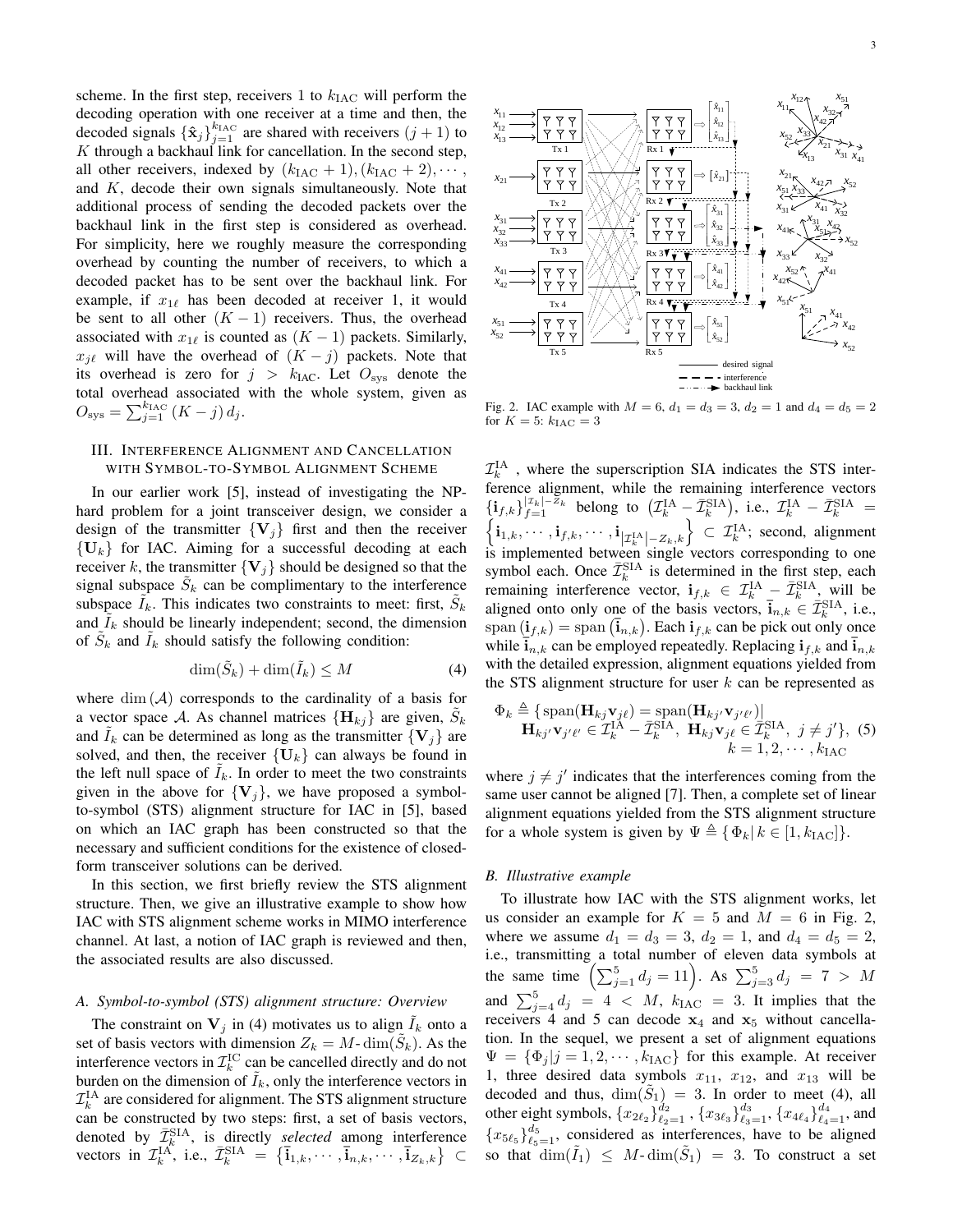of basis vectors of  $I_1$ , let us select the interference vectors,  $H_{12}v_{21}$ ,  $H_{13}v_{33}$ , and  $H_{14}v_{42}$ , out of  $\mathcal{I}_1^{\text{IA}}$ , which is represented by  $\bar{\mathcal{I}}_1^{\text{SIA}} = {\mathbf{H}_{12} \mathbf{v}_{21}, \mathbf{H}_{13} \mathbf{v}_{33}, \mathbf{H}_{14} \mathbf{v}_{42}}$ . Then we have  $\mathcal{I}_1^{\text{IA}} - \bar{\mathcal{I}}_1^{\text{SIA}} = \{ \mathbf{H}_{13} \mathbf{v}_{31}, \mathbf{H}_{13} \mathbf{v}_{32}, \mathbf{H}_{14} \mathbf{v}_{41}, \mathbf{H}_{15} \mathbf{v}_{51}, \mathbf{H}_{15} \mathbf{v}_{52} \}.$ Following the STS structure, each interference vector in  $(\mathcal{I}_1^{\text{IA}} - \bar{\mathcal{I}}_1^{\text{SIA}})$  will be uniquely aligned onto one of the basis vectors in  $\bar{\mathcal{I}}_1^{\text{SIA}}$ . For example, assume that  $\mathbf{H}_{13}\mathbf{v}_{31}$  and  $H_{14}v_{41}$  are aligned onto  $H_{12}v_{21}$ ;  $H_{15}v_{52}$  is aligned onto  $H_{13}v_{33}$ ; and  $H_{13}v_{32}$  and  $H_{15}v_{51}$  are aligned onto  $H_{14}v_{42}$ , constructing the following set of alignment equations,  $\Phi_1$ , for the receiver 1:

span(
$$
\mathbf{H}_{12}\mathbf{v}_{21}
$$
) = span( $\mathbf{H}_{13}\mathbf{v}_{31}$ )  
\nspan( $\mathbf{H}_{12}\mathbf{v}_{21}$ ) = span( $\mathbf{H}_{14}\mathbf{v}_{41}$ )  
\nspan( $\mathbf{H}_{13}\mathbf{v}_{33}$ ) = span( $\mathbf{H}_{15}\mathbf{v}_{52}$ )  
\nspan( $\mathbf{H}_{14}\mathbf{v}_{42}$ ) = span( $\mathbf{H}_{13}\mathbf{v}_{32}$ )  
\nspan( $\mathbf{H}_{14}\mathbf{v}_{42}$ ) = span( $\mathbf{H}_{15}\mathbf{v}_{51}$ )

After decoding  $\hat{x}_{11}$ ,  $\hat{x}_{12}$ , and  $\hat{x}_{13}$ , they would be sent to the receivers 2, 3, 4, and 5 for a successive cancellation purpose.

At receiver 2, since  $\hat{x}_{11}$ ,  $\hat{x}_{12}$ , and  $\hat{x}_{13}$  from receiver 1 can be subtracted by IC operation, we have  $\mathcal{I}_2^{\mathrm{IC}}$  $\mathbf{H}_{21}\mathbf{v}_{1\ell_1} \,|\, \ell_1 \in [1, d_1] \}$  and  ${\cal I}^{\rm IA}_2$  =  $\left\{\mathbf{H}_{2j}\mathbf{v}_{j\ell_{j}}\right\} j\in[3,5], \ell_{j}\in[1,d_{j}]\right\}$ . With  $\dim(\tilde{I}_2) \leq M \cdot \dim(\tilde{S}_2) = 5$ , we select five interference vectors in  $\mathcal{I}_2^{IA}$  to construct  $\bar{\mathcal{I}}_2^{SIA}$ , given as  $\bar{\mathcal{I}}_{2}^{\text{SIA}}$  $= \{H_{23}\mathbf{v}_{31}, H_{23}\mathbf{v}_{33}, H_{24}\mathbf{v}_{41}, H_{24}\mathbf{v}_{42}, H_{25}\mathbf{v}_{52}\}.$ Following the STS structure again, for example,  $\Phi_2$  can be constructed with the following alignment equations:

$$
\text{span}(\mathbf{H}_{24}\mathbf{v}_{41}) = \text{span}(\mathbf{H}_{23}\mathbf{v}_{32})
$$
  
\n
$$
\text{span}(\mathbf{H}_{23}\mathbf{v}_{33}) = \text{span}(\mathbf{H}_{25}\mathbf{v}_{51})
$$
\n(7)

As  $\hat{x}_{21}$ ,  $\hat{x}_{22}$ , and  $\hat{x}_{23}$  are decoded now in the receiver 2, they will be shared with the receivers 3, 4, and 5 for cancellation.

At receiver 3, we have  $\mathcal{T}_{\alpha}^{\text{IC}}$ At receiver 3, we have  $\mathcal{I}_3^{\text{IC}} = \left\{ \mathbf{H}_{3j} \mathbf{v}_{j\ell_j} \middle| j \in [1, 2], \ell_j \in [1, d_j] \right\}$  and  $\mathcal{I}_3^{\text{IA}} = \left\{ \begin{array}{ll} 1 & \text{if } j \in [1, d_j], \\ \text{if } j \in [1, d_j], \ell_j = 1 \end{array} \right\}$ and  $\tilde{\mathcal{I}}_{3}^{\text{IA}}$  $\left\{\mathbf{H}_{3j}\mathbf{v}_{j\ell_{j}}\middle|\ j\in[1,2],\ \ell_{j}\in[1,d_{j}]\right\}$  and  $\mathcal{I}_{3}^{\text{IA}}$  =  $\left\{\mathbf{H}_{3j}\mathbf{v}_{j\ell_{j}}\middle|\ j\in[4,5],\ \ell_{j}\in[1,d_{j}]\right\}$ . With  $\dim(\tilde{I}_{3}) \leq$  $\dim(I_3) \quad \leq$  $M-\dim(\widetilde{S}_3)$  = 3, we select three interference vectors in  $\mathcal{I}_3^{\text{IA}}$  to construct  $\bar{\mathcal{I}}_3^{\text{SIA}}$ , e.g.,  $\bar{\mathcal{I}}_3^{\text{SIA}}$  =  ${H_{34}}\mathbf{v}_{41}, \mathbf{H}_{35}\mathbf{v}_{51}, \mathbf{H}_{35}\mathbf{v}_{52}.$  As  $\mathcal{I}^{\text{IA}}_3-\bar{\mathcal{I}}^{\text{SIA}}_3)$ has only one interference vector, it ends up with only one alignment equation, i.e.,  $|\Phi_3| = |Z_3^{IA} - \hat{\bar{Z}}_3^{\text{SIA}}| = 1$ , where  $\Phi_3 = {\text{span}(\mathbf{H}_{35}\mathbf{v}_{51}) = \text{span}(\mathbf{H}_{34}\mathbf{v}_{42})}.$ 

As  $k_{\text{IAC}} = 3$  in our example, the receivers 4 and 5 can decode their desired symbols without resorting to alignment operation. Consequently, we have obtained a complete set of linear alignment equations for user  $k \in [1, k_{\text{IAC}}], \Psi =$  $\{\Phi_1, \Phi_2, \Phi_3\}$ . With some algebraic manipulations,  $\Psi$  can be equivalently written as

$$
\mathbf{v}_{21} = (\mathbf{H}_{12})^{-1} \mathbf{F}_1 \mathbf{v}_{42} \n\mathbf{v}_{31} = (\mathbf{H}_{13})^{-1} \mathbf{F}_1 \mathbf{v}_{42} \n\mathbf{v}_{32} = (\mathbf{H}_{13})^{-1} \mathbf{H}_{14} \mathbf{v}_{42} \n\mathbf{v}_{33} = \mathbf{F}_2 \mathbf{v}_{42} \n\mathbf{v}_{41} = (\mathbf{H}_{24})^{-1} \mathbf{H}_{23} (\mathbf{H}_{13})^{-1} \mathbf{H}_{14} \mathbf{v}_{42} \n\mathbf{v}_{51} = (\mathbf{H}_{35})^{-1} \mathbf{H}_{34} \mathbf{v}_{42} \n\mathbf{v}_{52} = (\mathbf{H}_{15})^{-1} \mathbf{H}_{13} \mathbf{F}_2 \mathbf{v}_{42} \nspan(\mathbf{v}_{42}) = span(\mathbf{F}_3 \mathbf{v}_{42})
$$
\n(8)



Fig. 3. The IAC graph corresponding to the example in Fig. 2

where  $\mathbf{F}_1 = \mathbf{H}_{14} (\mathbf{H}_{24})^{-1} \mathbf{H}_{23} (\mathbf{H}_{13})^{-1} \mathbf{H}_{14},$  $\mathbf{F}_2 = (\mathbf{H}_{23})^{-1} \mathbf{H}_{25} (\mathbf{H}_{35})^{-1} \mathbf{H}_{34}$ , and  $\mathbf{F}_3 =$  $(\mathbf{H}_{34})^{-1}\mathbf{H}_{35}(\mathbf{H}_{15})^{-1}\mathbf{H}_{14}$ . Since span  $(\mathbf{v}_{42})$  = span  $(\mathbf{F}_{3}\mathbf{v}_{42})$ , we can set  $v_{42}$  to be one of eigenvectors of  $\mathbf{F}_3$ . Then, the other precoding vectors  $\{v_{2\ell_2}\}_{\ell_2=1}^{\bar{d}_2}$ ,  $\{v_{3\ell_3}\}_{\ell_3=1}^{d_3}$ ,  $v_{41}$ , and  $\{v_{5\ell_5}\}_{\ell_5=1}^{d_5}$  can be found subsequently by (8).

## *C. IAC graph*

In order to derive the conditions for solving  $V_i$  out of  $\Psi$  for a general tuple of DoFs  $(d_1, d_2, \dots, d_K)$ , we have constructed an IAC graph  $\mathcal{G} = (\mathcal{P}, \mathcal{E})$  in our earlier work [5], where  $\mathcal P$  and  $\mathcal E$  represent a set of vertices and a set of edges, respectively. We have proven that  $G$  and  $\Psi$  have an one-to-one correspondence, i.e., each precoding vector  $\mathbf{v}_{j\ell_j}$  and each alignment equation in  $\Psi$  can be represented by one unique vertex and one unique edge in  $G$ , respectively, and vice versa. Each edge in the IAC graph holds a label to declare the index of Tx/Rx pair over which the alignment operation is performed.

As each symbol corresponding to  $\mathbf{i}_{f,k} \in \mathcal{I}_k^{\text{IA}} - \bar{\mathcal{I}}_k^{\text{SIA}}$ is aligned onto one of unique symbols corresponding to  $(\mathbf{i}_{n,k} \in \mathcal{I}_k^{\text{IA}})$  at receiver k, each variable may not appear in all alignment equations. Therefore, we can collect the equations that involves the same subset of variables into one subset. In other words,  $\Psi$  can be divided into several independent subsets and thus, solving the independent subsets respectively is equivalent to solving Ψ. Correspondingly, each independent subset of  $\Psi$  forms one independent connected subgraph of  $G$ . Each connected subgraph has neither an isolated vertex, nor connection to other subgraphs. Assuming that there are Q connected subgraphs, each of them denoted as  $\mathcal{G}_q = (\mathcal{P}_q, \mathcal{E}_q)$ , q  $\sum$  $Q = 1, 2, \dots, Q$ , such that  $G = \{G_1, G_2, \dots, G_Q\}$ ,  $|\mathcal{P}| =$ <br>  $\frac{Q}{q-1} |\mathcal{P}_q|$ , and  $|\mathcal{E}| = \sum_{q=1}^Q |\mathcal{E}_q|$ , where  $\mathcal{P}_q$  and  $\mathcal{E}_q$  represent a set of vertices and a set of edges in subgraph q, respectively.

To give an intuitive illustration on the structure of IAC graph  $G$ , let us revisit the example in Subsection III (B). With  $\Psi$ given in  $(8)$ , the IAC graph  $\mathcal G$  can be depicted accordingly, as shown in Fig. 3. We that there exist only one subgraph in this example, namely,  $G = \{G_1\}$ , and  $|\mathcal{P}| = |\mathcal{E}| = 8$ . Furthermore, the label of each edge is consistent with the index of Tx/Rx pair that is subject to the alignment operation. Note that there exists only one loop in  $\mathcal{G}_1$  in this example.

By analyzing the IAC graph  $G$ , the necessary and sufficient conditions for solving  $\Psi$  has been derived in [5], which can be summarized by the following proposition: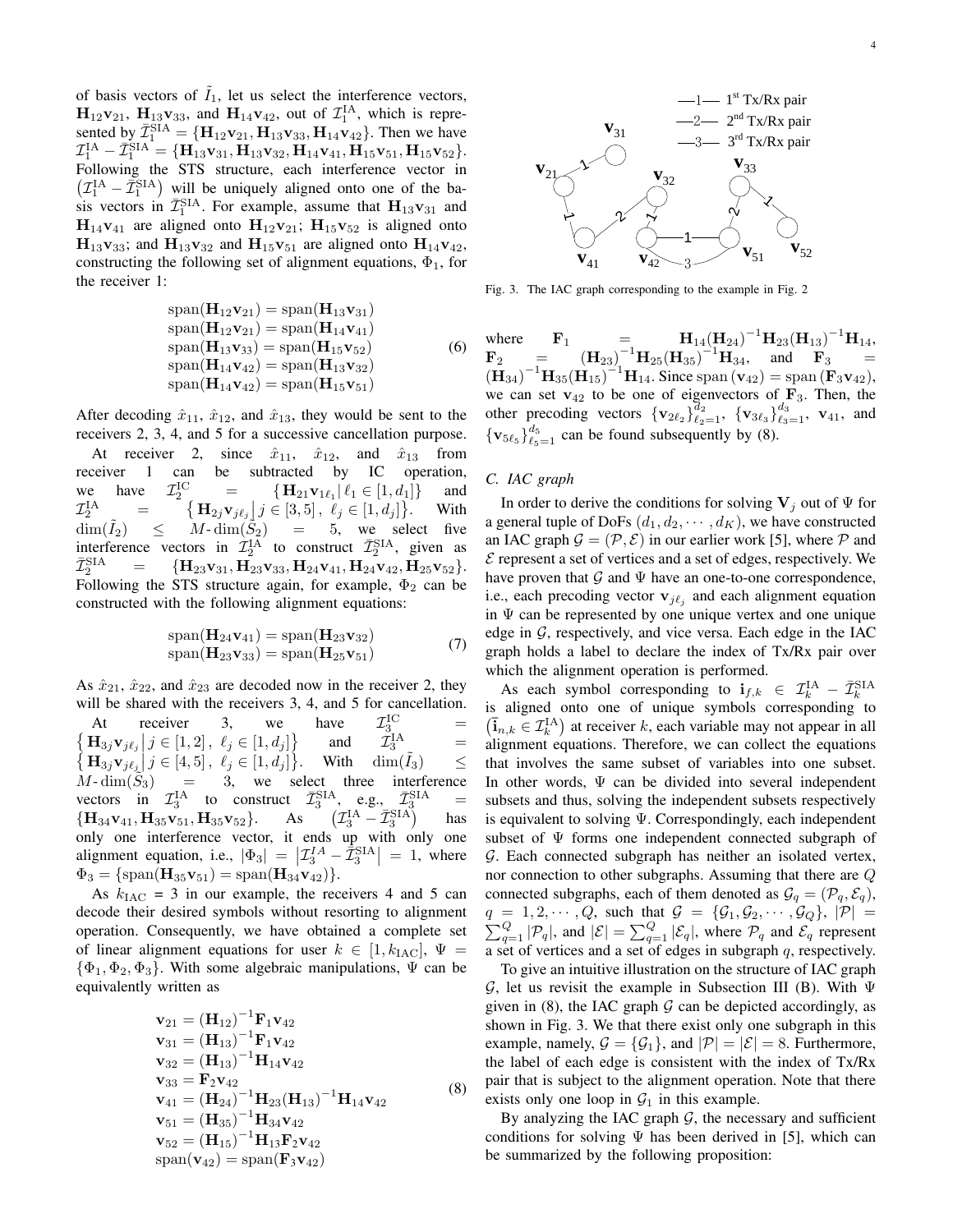*Proposition 1: For a connected subgraph in IAC graph* G*, if and only if the vertices form at most one loop, the precoding vectors involved can always be solved.*

Since there exists only one subgraph and only loop formed in the IAC graph of Fig. 3, it is clear by Proposition 1 that the set of linear alignment equations  $\Psi$  in (8) is solvable. Then, it has been further proven that the solutions  $\{v_{i\ell}\}, i \in [1, K]$ and  $\ell \in [1, d_i]$ , obtained from  $\Psi$ , can always guarantee the independence of  $\tilde{S}_k$  and  $\tilde{I}_k$ . Finally, the necessary and sufficient conditions for the existence of closed-form transceivers for IAC with the STS alignment has been proven for  $(K, M, J)$ Gaussian interference MAC system in [5], where  $J$  is the total number of users. For  $J = K$ ,  $(K, M, J)$  MAC channel reduces to the K-user MIMO channel which is considered in this paper. The necessary and sufficient conditions accordingly can be stated by the following theorem:

*Theorem 1: In* K*-user MIMO interference channel, for a* given tuple of  $DoF$   $(d_1, d_2, \dots, d_K)$ , the closed-form *transceivers for IAC with STS alignment exist if and only if the following inequalities are satisfied:*

$$
d_k + \max\{d_{k+1}, d_{k+2}, \cdots, d_K\} \le M, \ k \in [1, k_{\text{IAC}}] \tag{9}
$$

$$
\sum_{k_{\text{IAC}}+1}^{K} d_k \le M \tag{10}
$$

$$
d_1 + \sum_{k=1}^{k_{\text{IAC}}} (k-1)d_k + \sum_{k=k_{\text{IAC}}+1}^{K} (k_{\text{IAC}}-1)d_k \le k_{\text{IAC}}M \tag{11}
$$

 $k=$ 

## IV. DESIGN OF A CLOSED-FORM IAC TRANSCEIVER

In the given example in Fig. 2 and Fig. 3, a solvable set of alignment equations  $\Psi$  is available for an illustrative purpose and the corresponding IAC graph automatically satisfies Proposition 1. For any given tuple of DoFs  $(d_1, d_2, \dots, d_K)$ that satisfies Theorem 1, however, the set of alignment equations, Ψ, is unknown. Different from the classical IA in which a set of alignment equations is unique for a given tuple of DoFs, our STS alignment scheme for IAC provides many different possible Ψs even for the same tuple of DoFs. This is due to the fact that there are many different possibilities of selecting the basis set  $\bar{\mathcal{I}}_k^{\text{SIA}}$  and forming the alignment equations in (5). Furthermore, not all of the possible Ψs are solvable. Therefore, our objective is to find solvable  $\Psi$  for any feasible tuple of DoFs.

Meanwhile,  $k_{\text{IAC}}$  can be determined for the given DoFs of  $(d_1, d_2, \dots, d_K)$ . Then, the associated system overhead  $O_{\text{sys}}$ is fixed, regardless of  $\Psi$ , by the definition of  $O_{\text{sys}}$ . There will be no difference among all possible Ψs in terms of the total achievable DoFs and system overhead. Hence, we only resort to designing one possible Ψ where the closed-form transmitters  ${V<sub>j</sub>}$  can be solved.

In this section, we establish a framework to design the closed-form transceiver that is addressed by [5]. In Subsection A, we present a design procedure to construct an IAC graph that gives our closed-form transceiver. In Subsection B, we detail how to determine the closed-from transceiver from the constructed IAC graph.

# *A. Construction of IAC graph for a transceiver design*

Simply due to the enormous complexity involved with the different choices of selecting the basis set and forming the alignment equation, it is not efficient to check the solvability for all possible  $\Psi$ s. Considering that  $\Psi$  and  $\mathcal G$  have one-to-one correspondence, we will design a solvable  $\Psi$  by constructing a proper IAC graph  $G$ . Following the Proposition 1, a constraint on G for the existence of solutions for  ${V<sub>j</sub>}$  is that each subgraph  $\mathcal{G}_q$  does not form more than one loop. Besides, since the interference coming from the same transmitter cannot be aligned at any receiver as dictated in (5), the other constraint on  $G$  is that any two vertices corresponding to the same transmitter cannot be directly connected by one edge or indirectly connected through several edges with the same label.

Focusing on the main flow of the design process, we first elaborate the underlying assumptions and definitions. Considering that the decoding operation in IAC is performed in order, we assume that a design process on  $G$  also follows the same order, namely, from receiver 1 to receiver  $K$ . Initially, suppose that there exist only vertices, i.e., without any edge in G, which is denoted by a graph  $G^{[0]} = (\mathcal{P}^{[0]}, \mathcal{E}^{[0]})$ , where  $\mathcal{E}^{[0]} = \phi$ . As a total number of  $d_1$  desired symbols for the 1st Tx/Rx pair will be directly cancelled by IC operation in the remaining receiver,  $\{v_{1,\ell_1}\}_{\ell_1=1}^{d_1}$  do not appear in  $\Psi$ and therefore,  $\mathcal{P}^{[0]} = \{ \mathbf{v}_{j,\ell_j} | \forall j \in [2,K], \forall \ell_j \in [1,d_j] \}.$ Assume that each vertex in  $\mathcal{P}^{[0]}$  can be associated with an individual subgraph of  $G^{[0]}$ , leading to  $Q^{[0]} = |\mathcal{P}^{[0]}|$ subgraphs, where  $Q^{[k]}$  denotes the number of subgraphs in  $\mathcal{G}^{[k]}$ ,  $k = 0, 1, \cdots, K$ . Then, the edges corresponding to the alignment equations from receivers  $1$  to  $K$  will be added on  $\mathcal{G}^{[0]}$  sequentially. If one edge is added between one vertex in subgraph  $i$  and the other in subgraph  $j$  in the process of edge addition, two different subgraphs,  $i$  and  $j$ , would be merged. Let  $\overline{\mathcal{G}} = (\overline{\mathcal{P}}, \overline{\mathcal{E}})$  and  $\overline{\mathcal{G}}^{[k]} = (\mathcal{P}^{[k]}, \mathcal{E}^{[k]})$  denote a temporary IAC graph in the edge-addition process and one after the edge-addition operation for receiver  $k$ , respectively. Therefore, we have  $|\mathcal{P}^{[k]}| = |\mathcal{P}^{[0]}|$  and  $|\mathcal{E}^{[k]}| = \sum_{i=1}^k |\Phi_i|$  for  $k = 1, 2, \dots, K$ . Finally, IAC graph is given by  $\mathcal{G} = \mathcal{G}^{[K]}$ . Since the interferences received at receivers  $(k_{\text{IAC}} + 1)$  to K do not require to be aligned, however, no edges are added for  $\{\mathcal{G}^{[k]}\}_{k=k_{\text{IAC}}}^{K}$  and thus,  $\mathcal{G} = \mathcal{G}^{[k_{\text{IAC}}]}$  and  $Q = Q^{[k_{\text{IAC}}]}$ .

Let  $\eta_k$  and  $R_k$  denote a set of vertices for the precoding vectors in interference vectors of  $\mathcal{I}_k^{\text{IA}}$  and  $\bar{\mathcal{I}}_k^{\text{SIA}}$  at receiver  $k$ , respectively. Furthermore, let  $\eta'_{k}$  denote a set of vertices for the precoding vectors in  $(\mathcal{I}_k^{\text{IA}} - \bar{\mathcal{I}}_k^{\text{SIA}})$ , i.e.,  $\eta'_{k} = \eta_{k} - R_{k}$ . Furthermore, let  $A_j^{[k]}$  denote a set of reference vertices to which the vertices  $\{v_{j\ell_j}\}_{\ell_j=1}^{d_j}$  have been connected, and initially we have  $A_j^{[k]} = R_k \bigcap \{ \mathbf{v}_{j\ell_j} \}_{\ell_j=1}^{d_j}$ . The following procedure details how  $G$  is designed so as to satisfy two aforementioned constraints:

Step 1 (Initialization): List the total number of  $|\mathcal{P}^{[0]}|$  $\left| \right| = \sum_{j=2}^{K} d_j$  vertices which represent  $\left\{ \mathbf{v}_{j\ell_j} \middle| \forall j \in [2, K], \forall \ell_j \in [1, d_j] \right\}$  and obtain  $\mathcal{G}^{[0]}$  =  $(\mathcal{P}^{[0]}, \mathcal{E}^{[0]})$  where  $\mathcal{P}^{[0]} = {\mathbf{v}_{j,\ell_j}} \, \forall j \in [2, K]$ ,  $\forall \ell_j \in [1, d_j]$ and  $\mathcal{E}^{[0]} = \phi$ .

Step 2 (Selecting a set of reference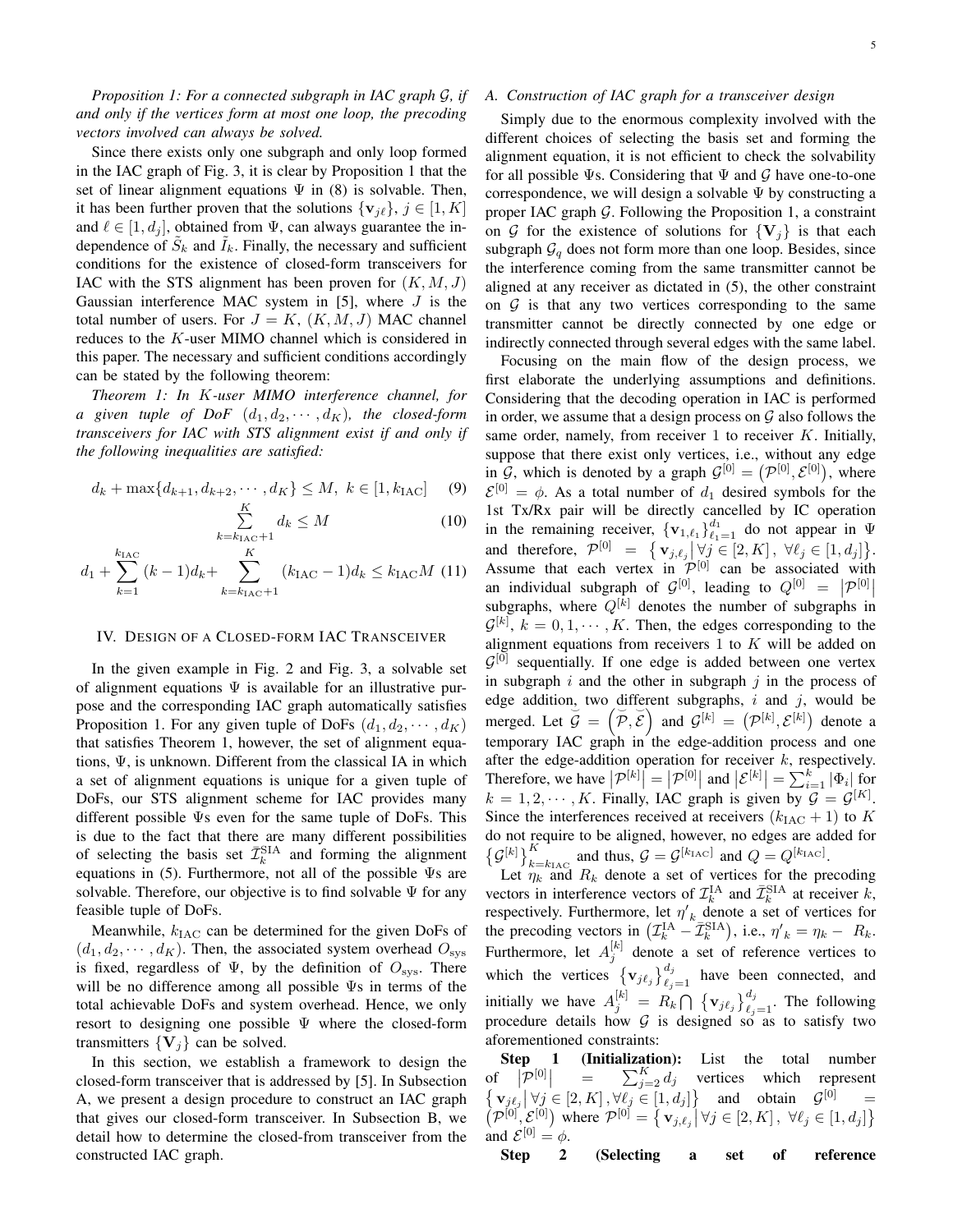vertices): At the k-th Tx/Rx pair, let  $\eta_k$  $\{ \mathbf{v}_{k'\ell_{k'}} | \forall k' \in [k+1, K], \forall \ell_{k'} \in [1, d_{k'}] \}.$  Randomly pick up a total of  $\left|\mathcal{I}_{k}^{\text{IA}}\right| = M - d_{k}$  vertices from  $\eta_{k}$  so as to form  $R_k$  such that  $|R_k| = M - d_k$ . Initially, set  $\mathcal{G}^{[k]} \leftarrow \mathcal{G}^{[k-1]}.$ 

Step 3 (Choosing the alignment pairs): If  $P_q^{[k]} \bigcap \eta'{}_k \neq \phi$ , pick up one vertex  $\mathbf{v}_{j'\ell_{j'}} \in \mathcal{P}_q^{[k]} \bigcap \eta'_{k}$ . If  $R_k- \left(A^{[k]}_{j'}\right)$  $\left[\begin{smallmatrix} [k]\ j'\end{smallmatrix}\bigcap R_k\right) =$  $\phi$ , go back to Step 2; otherwise, connect  $\mathbf{v}_{j'\ell_{j'}}$  to one reference vertex  $\mathbf{v}_{j\ell_j}$  ∈  $R_k - \left(A_{j'}^{[k]}\right)$  $\begin{bmatrix} [k] \\ j' \end{bmatrix}$   $\bigcap R_k$  by an edge  $e_{(j\ell)}^{[k]}$  $(j\ell), (j'\ell')$ which represents the alignment equation of span  $(\mathbf{H}_{kj}\mathbf{v}_{j\ell}) =$ span  $(\mathbf{H}_{kj'}\mathbf{v}_{j'\ell'})$ . Then, we have

$$
\widetilde{\mathcal{E}}_q = \begin{cases}\n\mathcal{E}_q^{[k]} \bigcup \left\{ e_{(j\ell),(j'\ell')}^{[k]} \right\}, & \mathbf{v}_{j\ell_j} \in \mathcal{P}_q^{[k]} \\
\mathcal{E}_q^{[k]} \bigcup \mathcal{E}_{q'}^{[k]} \bigcup \left\{ e_{(j\ell),(j'\ell')}^{[k]} \right\}, & \mathbf{v}_{j\ell_j} \in \mathcal{P}_{q'}^{[k]}, \ q' \neq q\n\end{cases}
$$

and

$$
\overset{\smile}{\mathcal{P}}_q = \left\{ \begin{array}{ll} \mathcal{P}_q^{[k]}, & \mathbf{v}_{j\ell_j} \in \mathcal{P}_q^{[k]} \\ \mathcal{P}_q^{[k]} \bigcup \mathcal{P}_{q'}^{[k]}, & \mathbf{v}_{j\ell_j} \in \mathcal{P}_{q'}^{[k]}, \ q' \neq q \end{array} \right.
$$

Step 4 (Checking the number of formed loops): If  $\left| \begin{matrix} \overline{\varepsilon}_q \end{matrix} \right| \begin{matrix} \overline{\varepsilon}_q \\ \overline{\varepsilon}_q \end{matrix}$ , update  $\mathcal{G}^{[k]}$  by  $\mathcal{E}_q^{[k]} = \overline{\varepsilon}_q$ ,  $\mathcal{P}_q^{[k]} =$  $\begin{array}{ccc} |\mathbb{P}^{q}| & = & | \ \widetilde{\mathcal{P}}_q, \,\, \mathcal{E}_{q'}^{[k]} & \leftarrow \end{array}$  $q' \leftarrow$  $\int \mathcal{E}_{a'}^{[k]}$  $[\begin{matrix} \mathbf{v}_i[k] \ q' \end{matrix}, \quad \mathbf{v}_j{}_{\ell_j} \in \mathcal{P}_q^{[k]}$  $\varphi_{q'}^{\tilde{G}_{q'}}, \quad \mathbf{v}_{j\ell_j} \in \varphi_{q'}^{[k]}, \ q' \neq q \quad , \text{ and } \ \varphi_{q'}^{[k]}$  $q' \leftarrow$  $\int$   $\mathcal{P}_{a'}^{[k]}$  $[\begin{matrix} k \ q' \end{matrix}], \quad \mathbf{v}_j{}_{\ell_j} \in \mathcal{P}_q^{[k]}$  $\varphi, \quad v_{j\ell_j} \in \mathcal{P}_{q'}^{[k]}, \ q' \neq q \; ,$ 

while updated as  $A_{i'}^{[k]}$  $\begin{array}{l} [k] \ j' \end{array} \leftarrow A_{j'}^{[k]}$ ed as  $A_{j'}^{[k]} \leftarrow A_{j'}^{[k]} \cup \{ \mathbf{v}_{j\ell_j} \}$  and  $\eta'_{k} \leftarrow \eta'_{k}$  $\{v_{j' \ell_{j'}}\}$ ; if  $\left|\overline{\mathcal{E}}_q\right| > \left|\overline{\mathcal{P}}_q\right|$ , go back to Step 3 to change another reference vertex for  $\mathbf{v}_{j' \ell_{j'}}$ .

**Step 5:** Repeat Steps 3 and 4 until  $\mathcal{P}_q^{[k]} \bigcap \eta'_{k} = \phi$ .

**Step 6:** Repeat Steps 3 to 5 for  $q \in [1, Q^{[k]}]$  and then,  $\mathcal{G}^{[k]}$ is obtained.

**Step 7:** Repeat Steps 2 to 6 for  $k \in [2, k_{\text{IAC}}]$  and finally, we have  $G = \mathcal{G}^{[k_{\text{IAC}}]}$ .

 $\left(A_{i'}^{[k]}\right)$ In Step 3, by choosing a reference vertex  $\mathbf{v}_{j\ell_j} \in R_k$  –  $\left[\begin{smallmatrix} [k] \ i' \end{smallmatrix}\right]$   $\cap$   $R_k$ ), it guarantees that two vertices from the same transmitter  $j'$  are not connected by one edge or indirectly connected through several edges with the same label.

In the sequel, a simple proof can be sketched to show that the proposed design has formed at most one loop in each subgraph  $\mathcal{G}_q$ . At the 1st Tx/Rx pair, following Steps 2 to 6, a total of  $|R_1| = M - d_1$  reference vertices are selected. As each vertex  $\mathbf{v}_{j'\ell_{j'}} \in \eta'_{1}$  can be connected to only one unique reference vertex and no edge is allowed between any two reference vertices, a total of  $Q^{[1]} = M - d_1$  subgraphs have been formed in  $\mathcal{G}^{[1]}$  with  $\left|\mathcal{E}_q^{[1]} \right| = \left|\mathcal{P}_q^{[1]} \right| - 1, q \in [1, Q^{[1]}].$  Then, the alignment equations from 2nd to  $k_{\text{IAC}}$ -th Tx/Rx pair are added onto  $\mathcal{G}^{[1]}$ , giving a total number of  $\left(\sum_{k=2}^{k_{\text{IAC}}} |\Phi_k\right) = \sum_{k=2}^{k_{\text{IAC}}} (k-1) d_k +$  $\sum_{k'=k_{\text{IAC}}+1}^{K} (k_{\text{IAC}}-1) d_{k'} - (k_{\text{IAC}}-1) M$ ) edges. Referring to Theorem 1, we can have  $\sum_{k=2}^{k_{\text{IAC}}} |\Phi_k| \leq M - d_1$ , which indicates that the total number of edges added on  $\mathcal{G}^{[1]}$  by the 2nd to  $k_{\text{IAC}}$ -th Tx/Rx pairs is no more than the total number of subgraphs in  $G^{[1]}$ . Furthermore, by going through Step 4, the proposed design guarantees that no more than one edge is added in each subgraph  $G_q^{[k]}$ . According to graph theory, if



(a)  $\mathcal{G}_A = (\mathcal{P}_A, \mathcal{E}_A)$ : No-loop case (b)  $\mathcal{G}_B = (\mathcal{P}_B, \mathcal{E}_B)$ : One-loop case Fig. 4. Two types of subgraphs in IAC graph G: No-loop case vs. one-loop case

one additional edge is added on an acyclic subgraph, then one loop would be formed. On the other hand, if one edge is added between two vertices that belong to two different subgraphs, then two subgraphs are merged into one. Consequently, we have shown that the proposed design has constructed IAC graph  $G$  to satisfy Proposition 1. In other words, the closedform transmitters  ${V_j}_{j=1}^K$  exist and can be solved from  $\Psi$ .

### *B. Solution to the closed-form IAC transceivers*

In the previous subsection, we have presented a general design principle on  $G$  to specify a solvable  $\Psi$ . In this subsection, we present the procedures to solve the closed-form transceivers through  $G$ . For the subgraphs that satisfy Proposition 1, there are two distinct cases: no-loop case (subgraph  $\mathcal{G}_A$ ) and oneloop case, as illustrated in Fig. 4. For a general illustration, without loss of generality, we do not give a specific label to each edge, and constrain each vertex to any specific user for the examples in Fig. 4. For a simplicity of exposition, therefore, every vertex can be denoted by the indices  $\{v_p\}_{p=1}^{|\mathcal{P}|}$ . Then, a simplified definition of the channel matrices, without clarifying the transmitter and receiver index, will be adopted, i.e.,  ${\{\mathbf{H}_{p}^{(1)}\}}_{p=1}^{|\mathcal{P}|}$ ,  ${\{\mathbf{H}_{p}^{(2)}\}}_{p=1}^{|\mathcal{P}|}$ , ..., and  ${\{\mathbf{H}_{p}^{(L_p)}\}}_{p=1}^{|\mathcal{P}|}$  denote the channel matrices for  $v_p$ , while using superscripts (1), (2),  $\cdots$ , and  $(L_p)$  to distinguish the channel matrices for  $\mathbf{v}_{p}$  in the different alignment equations in (5). Additionally,  $\{\hat{H}_p^{(i)}\}$ is equal to  $\{\mathbf{H}_{p}^{(j)}\}$  for  $\forall i, j \in \{1, 2, \cdots, L_{p}\}$  if the two different equations that are involved with  $\{\mathbf{H}_{p}^{(i)}\}$  and  $\{\mathbf{H}_{p}^{(j)}\}$ , respectively, belong to the same receiver; otherwise, they are different. The corresponding set of linear alignment equations,  $\Phi_A$ , that are specified by the subgraph  $\mathcal{G}_A = (\mathcal{P}_A, \mathcal{E}_A)$  in Fig. 4(a) is given as

$$
\begin{cases}\n\text{span}\left(\mathbf{H}_1^{(1)}\mathbf{v}_1\right) = \text{span}\left(\mathbf{H}_2^{(1)}\mathbf{v}_2\right) \\
\text{span}\left(\mathbf{H}_2^{(2)}\mathbf{v}_2\right) = \text{span}\left(\mathbf{H}_3^{(1)}\mathbf{v}_3\right) \\
\vdots \\
\text{span}\left(\mathbf{H}_{|P_A|-1}^{(2)}\mathbf{v}_{|P_A|-1}\right) = \text{span}\left(\mathbf{H}_{|P_A|}^{(1)}\mathbf{v}_{|P_A|}\right)\n\end{cases}\n\tag{12}
$$

For any equation of  $\text{span}(\mathbf{H}_{p_1}^{(i)}\mathbf{v}_{p_1}) = \text{span}(\mathbf{H}_{p_2}^{(j)}\mathbf{v}_{p_2})$ in (12), it can be expressed equivalently by  $\mathbf{v}_{p_2} =$  $\gamma_{p_2,p_1}(\mathbf{H}_{p_2}^{(j)})^{-1}\mathbf{H}_{p_1}^{(i)}v_{p_1}$ , where  $\gamma_{p_2,p_1}$  is the coefficient that coordinates the length of two vectors,  $\mathbf{H}_{p_1}^{(i)}\mathbf{v}_{p_1}$  and  $\mathbf{H}_{p_2}^{(j)}\mathbf{v}_{p_2}$ , and would be determined while solving the equations. As  $\{v_j\}_{j=2}^{|\mathcal{P}_A|}$  can be expressed in terms of  $v_1$  in (12),  $v_1$  can be selected as any arbitrary vector, i.e., assume that  $v_1$  is an  $M \times 1$ unit vector and then,  ${v_j}_{j=2}^{|\mathcal{P}_A|}$  can be solved sequentially.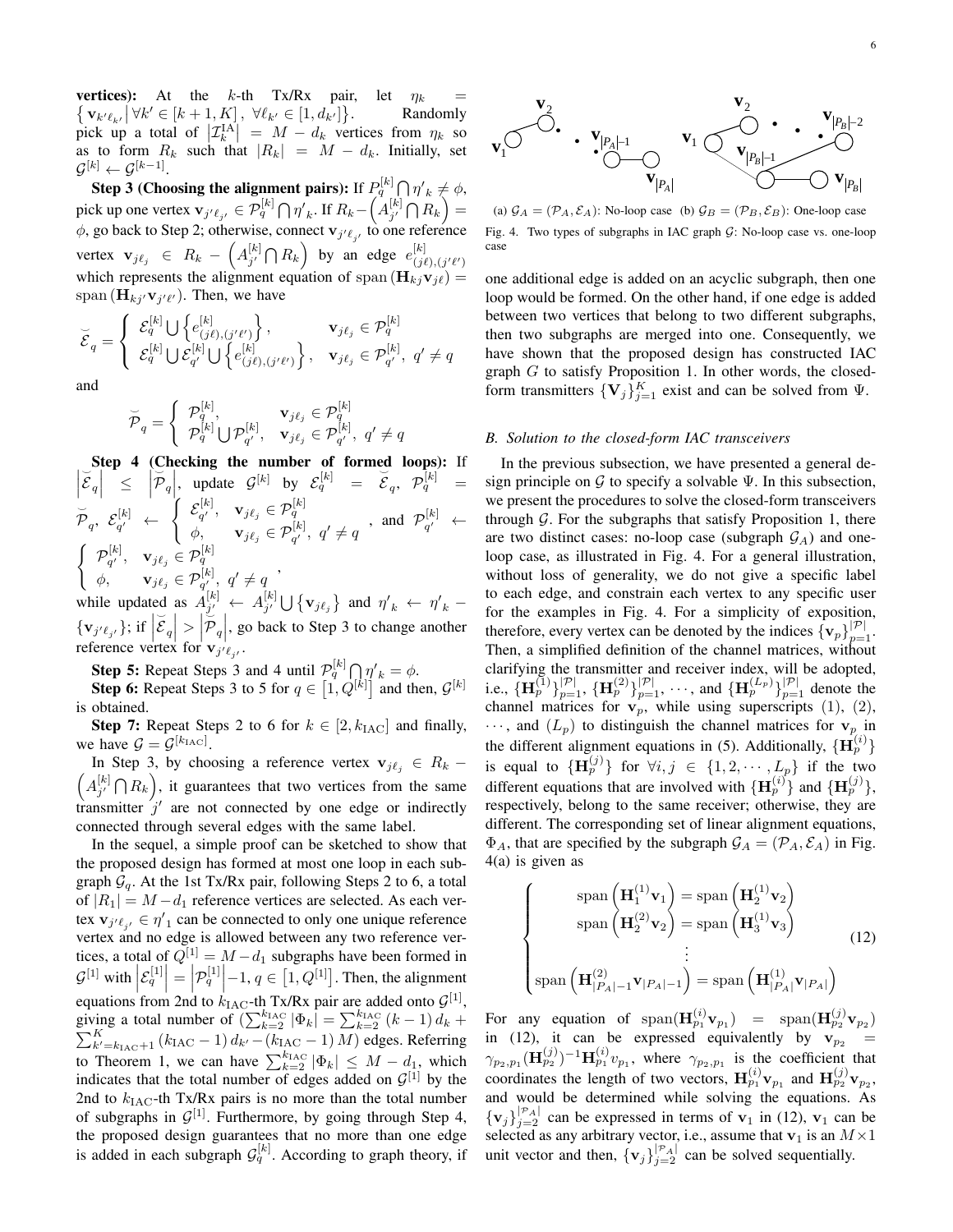The following set of linear alignment equations  $\Phi_B$  is given by the subgraph  $\mathcal{G}_B = (\mathcal{P}_B, \mathcal{E}_B)$  in Fig. 4(b):

$$
\begin{cases}\n\text{span}(\mathbf{H}_{1}^{(1)}\mathbf{v}_{1}) = \text{span}(\mathbf{H}_{2}^{(1)}\mathbf{v}_{2}) \\
\vdots \\
\text{span}(\mathbf{H}_{|\mathcal{P}_{B}|-2}^{(2)}\mathbf{v}_{|\mathcal{P}_{B}|-2}) = \text{span}(\mathbf{H}_{|\mathcal{P}_{B}|-1}^{(1)}\mathbf{v}_{|\mathcal{P}_{B}|-1})(13) \\
\text{span}(\mathbf{H}_{|\mathcal{P}_{B}|-1}^{(2)}\mathbf{v}_{|\mathcal{P}_{B}|-1}) = \text{span}(\mathbf{H}_{1}^{(2)}\mathbf{v}_{1}) \\
\text{span}(\mathbf{H}_{|\mathcal{P}_{B}|-1}^{(3)}\mathbf{v}_{|\mathcal{P}_{B}|-1}) = \text{span}(\mathbf{H}_{|\mathcal{P}_{B}|}^{(1)}\mathbf{v}_{|\mathcal{P}_{B}|})\n\end{cases}
$$

Considering the first  $(|P_B| - 1)$  equations in (13), which are obtained around the loop in  $\mathcal{G}_B$ , it can be shown that  $v_1 = F_1v_1$ , i.e.,  $v_1$  is the eigenvector of  $F_1$ , where  $F_1$  =  $\gamma_{1,|\mathcal{P}_B|-1}(\mathbf{H}_1^{(2)})^{-1}\left(\prod_{j=|\mathcal{P}_B|-1}^2\gamma_{j,j-1}\mathbf{H}_j^{(2)}(\mathbf{H}_j^{(1)})^{-1}\right)\mathbf{H}_1^{(1)}$  $\gamma_{1,|\mathcal{P}_B|-1}(\mathbf{H}_1^{(2)})^{-1}\left(\prod_{j=|\mathcal{P}_B|-1}^2\gamma_{j,j-1}\mathbf{H}_j^{(2)}(\mathbf{H}_j^{(1)})^{-1}\right)\mathbf{H}_1^{(1)}$  $\gamma_{1,|\mathcal{P}_B|-1}(\mathbf{H}_1^{(2)})^{-1}\left(\prod_{j=|\mathcal{P}_B|-1}^2\gamma_{j,j-1}\mathbf{H}_j^{(2)}(\mathbf{H}_j^{(1)})^{-1}\right)\mathbf{H}_1^{(1)}$ . For the other precoding vectors  $\{v_j\}_{j=2}^{|\mathcal{P}_B|}$ , they could be expressed in terms of  $v_1$  by (13) as we did in the noloop case. Therefore, once  $\mathbf{v}_1$  is known,  ${\{\mathbf{v}_j\}}_{j=2}^{|\mathcal{P}_B|}$  can be solved sequentially. In summary, the closed-form solutions of  $\{ \mathbf{v}_{j\ell_j} | \forall \ell_j \in [1, d_j], \forall j \in [2, K] \}$  can be found through two ways as discussed in the above, depending on the type of the involved subgraph. Furthermore, as  $\{v_{1\ell_1}\}_{\ell_1=1}^{d_1}$  do not appear in  $G$ , they can be immediately found by  $V_1 \subset (H_{1j})^{-1} (I_1^{IA})^{\perp}$  where  $\mathcal{I}_1$  is known from  $\{ \mathbf{v}_{j\ell_j} | \forall \ell_j \in [1, d_j], \forall j \in [2, K] \}$ . Once the transmitters  $\{ \hat{\mathbf{V}}_j \}_{j=1}^K$  are solved,  $\{ \mathcal{I}_k^{\text{IA}} \}_{k=1}^K$  is determined and then, the receiver  $\mathbf{U}_k$  can be obtained by  $\mathbf{U}_k \subset \left(\mathcal{I}_k^{\text{IA}}\right)^{\perp}, \forall k \in [1, K].$ In the following subsection, we present an illustrative example for the current design principle to solve a closed-form IAC transceiver that can achieve the maximum degree of freedom.

## *C. Illustrative example*

In the last subsection, we have presented the design principle for a closed-form transceiver for any feasible tuple of DoFs. Naturally, among all feasible tuples of DoFs with the same  $K$  and  $M$ , we will be interested in finding the optimum tuple which maximizes the total achievable DoFs. In our previous work [6], we have shown that the total achievable DoF by the closed-form IAC solutions is given by 2M. Moreover, we have also shown that it can be achieved by  $k_{\text{IAC}} = 2$ . In this subsection, we consider an illustrative example for the proposed design procedure to solve a closedform IAC transceiver that can achieve the maximum degree of freedom. In other words, our IAC transceiver must be designed to meet the constraint on the tuple of DoFs  $(d_1, d_2, \dots, d_K)$ which can achieve a total of 2M for  $k_{\text{IAC}} = 2$ . In other words, our DoF constraint must follow (9) for  $k_{IAC} = 2$ , i.e.,

$$
\begin{cases} d_1 + \max\{d_j\}_{j=2}^K \le M \\ d_2 + \max\{d_j\}_{j=3}^K \le M \end{cases}
$$
 (14)

Then, (10) and (11) reduces to be  $\sum_{k=3}^{K} d_k \leq M$  and  $d_1+d_2+$  $\sum_{k=3}^{K} d_k \le 2M$ , respectively. Let  $\sum_{k=3}^{K} d_k = M$  and  $d_1 +$ 



Fig. 5. Optimal transceiver design with  $k_{\text{IAC}} = 2$ :  $\mathcal{G}^{[1]} = (\mathcal{P}^{[1]}, \mathcal{E}^{[1]})$ 

 $d_2 = M$ . Then, a total of 2M can be collected. Substituting  $d_1 + d_2 = M$  into (14) and combining the two inequalities, we can get

$$
\max\left\{d_j\right\}_{j=3}^K \le \frac{M}{2} \tag{15}
$$

Therefore, the constraints on  $(d_1, d_2, \dots, d_K)$  can be summarized as

$$
\begin{cases}\n d_1 \leq M - \max \{d_j\}_{j=3}^{K} \\
 d_2 \leq M - \max \{d_j\}_{j=3}^{K} \\
 \max \{d_j\}_{j=3}^{K} \leq \frac{M}{2} \\
 d_1 + d_2 = M \\
 \sum_{j=3}^{K} d_j = M\n\end{cases}
$$
\n(16)

From the third and fifth inequalities (16), we can get  $K \geq 4$ .

In the sequel, we consider a design of the closed-form transceiver with  $(d_1, d_2, \dots, d_K)$  which satisfies (16). Following the general design principle in the previous subsection, we design a solvable  $\Psi$  by constructing an IAC graph  $G$ . With  $k_{\text{IAC}} = 2$ , we have  $\mathcal{G} = \mathcal{G}^{[2]}$  and therefore, we only resort to  $\mathcal{G}^{[1]}$  and  $\mathcal{G}^{[2]}$  to obtain  $\mathcal{G}$ . As opposed to the example in Fig. 2, which achieves a total DoFs of 11, our target transceiver is supposed to achieve the maximum total DoFs,  $2M = 12$ , with the same system structure of  $K = 5$  and  $M = 6$ . Referring to the constraints in (16), we consider a system of  $d_1 = d_2 = 3$ and  $d_3 = d_4 = d_5 = 2$ , which achieves a total DoF of 12, as an illustrative design example.

We first provide the design of  $G^{[1]}$ . At receiver 1, we have  $\eta_1 = \left\{ \mathbf{v}_{j'\ell_{j'}} \middle| \forall j' \in [2, K] \right., \forall \ell_{j'} \in [1, d_{j'}] \right\}.$  Considering that  $|\bar{\mathcal{I}}_1^{\text{SIA}}| = M - d_1 = d_2$ , it inspires us to construct a set of the reference vertices as  $R_1 = \{ \mathbf{v}_{2\ell_2} | \forall \ell_2 \in [1, d_2] \}$  and then, the remaining vertices are given as  $\eta'_1 = \eta_1 - R_1 =$ <br>  $\begin{cases} \nabla u \cdot e & | \forall i' \in [3, K] \\ \nabla u & | \forall i' \in [3, K] \n\end{cases}$  $\mathbf{v}_{j'\ell_{j'}} \Big| \forall j' \in [3, K], \ \forall \ell_{j'} \in [1, d_{j'}] \Big\}.$  Initially, set  $\mathcal{G}^{[1]} \leftarrow$  $\mathcal{G}^{[0]}$ . Suppose a total of  $d_2$  reference vertices are artificially arranged by the index  $\ell_2$  as shown in Fig. 5. Firstly, each vertex  $\mathbf{v}_{3\ell_3}, \forall \ell_3 \in [1, d_3]$ , will be connected to one unique reference vertex  $\mathbf{v}_{2\ell_2}, \forall \ell_2 \in [1, d_2]$ , with  $\ell_2 = \ell_3 \mod (d_2)$ , creating an edge  $e_{(2\ell_2),(3\ell_3)}^{[1]}$  which represents an alignment equation, given by span  $(\mathbf{H}_{13}\mathbf{v}_{3\ell_3}) = \text{span}(\mathbf{H}_{12}\mathbf{v}_{2\ell_2})$ , and then, we have  $\mathcal{E}^{[1]}_{\ell_{\alpha}}$  $\ell_2^{[1]}={\cal E}^{[1]}_{\ell_2}$  $e^{[1]}_{\ell_2} \bigcup \left\{ e^{[1]}_{(2\ell)} \right\}$  $\begin{bmatrix} 1 \ 2\ell_2 \end{bmatrix}$ ,  $(3\ell_3)$ . After finishing the connection of all vertices  ${\mathbf v}_{3\ell_3} \}_{\ell_3=1}^{d_3}$  from the 3rd Tx, we turn to connect the ones from the 4th Tx and so as the other Txs. Finally, we

<span id="page-6-0"></span><sup>&</sup>lt;sup>1</sup>The indices of product operation  $\prod_{j=|\mathcal{P}_B|-1}^2$  incrementally decreasing from the lower limit to the upper limit, indicate the order for the matrix multiplication, i.e., the matrix with the bigger index is post-multiplied by one with the smaller one.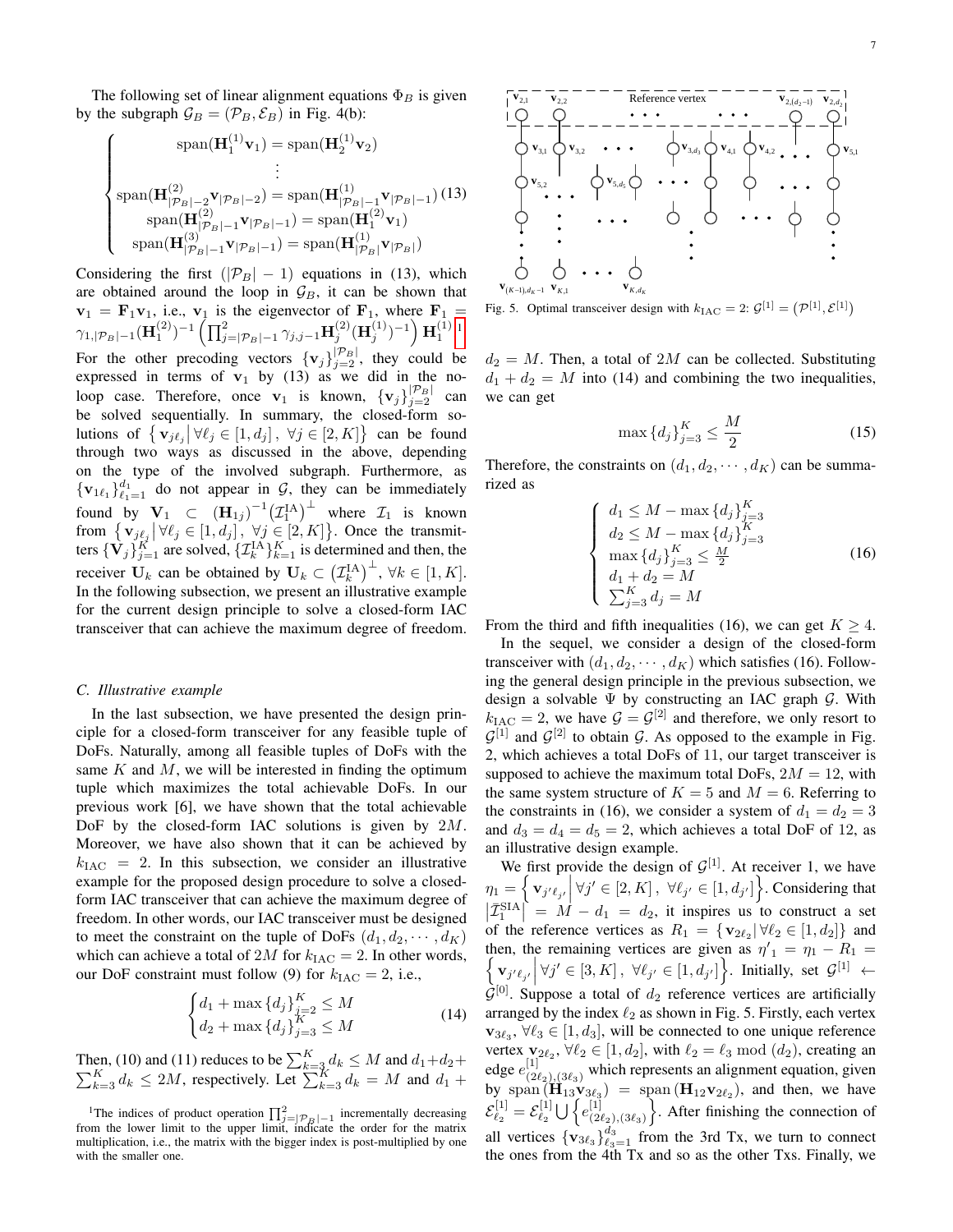

## $1 - 1$ <sup>st</sup> Tx/Rx pair

Fig. 6. Optimal transceiver design of the illustrative example: G  $\overline{(}$  $\begin{bmatrix} 1 \end{bmatrix} =$  $\tilde{\mathcal{P}}^{[1]}, \mathcal{E}^{[1]})$ 

obtain  $\mathcal{G}^{[1]} = (\mathcal{P}^{[1]}, \mathcal{E}^{[1]})$  with  $|\mathcal{P}^{[1]}| = \sum_{j=2}^{K} d_j = d_2 + M$ and  $\left|\mathcal{E}^{[1]} \right| = \left|\mathcal{I}_1^{\text{IA}} - \bar{I}_1^{\text{SIA}} \right| = M$ . Furthermore, a corresponding set of linear alignment equations  $\Phi_1$ , which is specified by  $\mathcal{G}^{[1]}$ , can be expressed as

$$
\text{span}\left(\mathbf{H}_{1j'}\mathbf{v}_{j'\ell_{j'}}\right) = \text{span}\left(\mathbf{H}_{12}\mathbf{v}_{2\ell_2}\right), \ \forall j' \in [3, K] \tag{17}
$$
\n
$$
\left\{\n\begin{array}{l}\n\ell_{j'} \bmod (d_2), \ j' = 3\n\end{array}\n\right.
$$

where  $\ell_2 =$  $\left(\sum_{i=3}^{j'-1} d_i + \ell_{j'}\right) \mod (d_2), \ j' \geq 4$ 

Since no edge is allowed between any two reference vertices, a total of  $Q^{[1]} = |R_1| = d_2$  subgraphs have been formed in  $\mathcal{G}^{[1]}$  after the connection operation of vertices between  $R_1$ and  $\eta'_{1}$ , as shown in Fig. 5. With  $|R_{1}| = d_{2}$  and  $|\eta'_{1}| = M$ , the design ensures that at least one vertex has been connected to each reference vertex and thus, there exist at least two vertices in each subgraph  $\ell_2$ , i.e.,  $\mathcal{P}^{[1]}_{\ell_2}$  $\begin{vmatrix} 1 & 1 \\ 2 & 2 \end{vmatrix} \geq 2$ . Furthermore, referring to the first and fifth equations in (16), we have  $\max\{\tilde{d}_{j'}\}_{i'}^{K}$  $j'=3 \leq d_2$ , so as to ensure that the vertices from the same Tx are avoided being connected to the same reference vertex. For the illustrative example,  $G^{[1]} = (\mathcal{P}^{[1]}, \mathcal{E}^{[1]})$  can be obtained as given in Fig. 6.

In the sequel, we provide the design of  $\mathcal{G}^{[2]}$ . Initially, set  $\mathcal{G}^{[2]} \leftarrow \mathcal{G}^{[1]}$ . At receiver 2, we have  $\eta_2 = {\mathbf{v}_{j'\ell_{j'}}} \middle| \forall j' \in$  $[3, K]$ ,  $\forall \ell_{j'} \in [1, d_{j'}]$ . With  $|\eta'_{2}| = |\mathcal{I}_{2}^{IA} - \bar{\mathcal{I}}_{2}^{SIA}| =$ <br> $(\sum_{j=3}^{K} d_{j}) - (M - d_{2}) = d_{2}$ , we can form  $\eta'_{2}$  by selecting one vertex  $\mathbf{v}_{j'\ell_{j'}} \in \left( P_{\ell'_{2}}^{[2]} \right)$  $\mathcal{P}^{[2]}_{\ell'_{2}} \bigcap \eta_{2}$  from each  $\mathcal{P}^{[2]}_{\ell'_{2}}$  $\ell_{2}^{[2]}, \ell_{2}' \in [1, d_2].$ This indicates that only one vertex in each  $\mathcal{P}_{\ell_{\alpha}}^{[2]}$  $\frac{\partial^{12}}{\partial^{2}}$  is required to be connected to  $R_2$ .  $R_2$  can be obtained by  $R_2 = \eta_2 - \eta'_2$ . For the illustrative example, we have  $\eta'_{2} = {\mathbf{v}_{31}, \mathbf{v}_{32}, \mathbf{v}_{41}}$ and  $R_2 = {\mathbf{v}_{42}, \mathbf{v}_{51}, \mathbf{v}_{52}}$ , as shown in Fig. 7.

The connection between  $\eta'_{2}$  to  $R_{2}$  is completed in two steps. In the first step, for the only vertex  $\mathbf{v}_{j'l_{j'}} \in \eta'_{2} \bigcap P_{\ell_2}^{[2]}$  $\ell_2^{[2]}$  in subgraph  $\mathcal{G}_{\ell_0}^{[2]}$  $\ell_2^{[2]}$ , ∀ $\ell_2$  ∈ [1, d<sub>2</sub>], if there is  $(R_2 - A_{j'}^{[2]})$  $j' \choose j' \bigcap P^{[2]}_{\ell_2}$  $\ell_2^{[2]} \neq \phi$ , then the vertex  $\mathbf{v}_{j'l_{j'}}$  is connected to one reference vertex  ${\bf v}_{jl_j} \;\; \in \;\; \left( R_2 - A_{j'}^{[2]} \right)$  $\binom{[2]}{j'}\bigcap P_{\ell_2}^{[2]}$  $e^{[2]}_{\ell_2}$ , creating an edge  $e^{[2]}_{(i)}$  $(jl_j), (j'l_{j'})$ which represents alignment equation of span  $(\mathbf{H}_{2j}\mathbf{v}_{j\ell_j})$  = span  $\left(\mathbf{H}_{2j'}\mathbf{v}_{j'\ell_{j'}}\right)$ . Therefore,  $\mathcal{E}^{[2]}_{\ell_2} \leftarrow \mathcal{E}^{[2]}_{\ell_2} \bigcup \left\{e^{[2]}_{(jl)}\right\}$  $(jl_j), (j'l_{j'})$ <u>)</u> and one loop has been formed in  $\mathcal{G}^{[2]}_{\ell_{\infty}}$  $\begin{bmatrix} [2] \\ \ell_2 \end{bmatrix}$ . Now, update  $A_{j'}^{[2]}$  $j'$  by  $A_{i'}^{[2]}$  $a_{j'}^{[2]} \leftarrow A_{j'}^{[2]}$  $\mathcal{L}_{j}^{[2]} \bigcup {\mathbf{v}_{jl}}_{j}$ . In the second step, for the remaining



Fig. 7. Optimal transceiver design of the illustrative example:  $G = \mathcal{G}^{[2]}$ 

subgraphs  $\mathcal{G}^{[2]}_{\ell's}$  $\mathcal{L}^{[2]}_{\ell'_{2}}, \forall \ell'_{2} \in [1, d_{2}],$  where  $\left(R_{2} - A_{j'}^{[2]}\right)$  $\binom{[2]}{j'}\bigcap P_{\ell'_{2}}^{[2]}$  $\ell_{\ell' 2}^{\mathsf{L}^{[2]}} = \phi$ for the vertex  $\mathbf{v}_{j'l_{j'}} \in \eta'_{2} \bigcap P^{[2]}_{\ell'_{2}}$  $\mathbf{v}_{i'2}^{[2]}$ ,  $\mathbf{v}_{j'l_{j'}}$  would be connected to one of the other subgraphs which has completed the vertex connection in the first step. Find a subgraph  $\mathcal{G}^{[2]}_{\ell_{\infty}}$  $\frac{1}{\ell_2}^{\lfloor 2 \rfloor}$  with  $\left(R_2 - A_{i'}^{[2]}\right)$  $\mathcal{P}^{[2]}_{j'}\Big) \bigcap \mathcal{P}^{[2]}_{\ell_2}$  $\ell_2^{[2]} \neq \phi$ , and connect the vertex  $\mathbf{v}_{j'l_{j'}} \in$  ${\eta'}_2\bigcap {\cal P}^{[2]}_{\ell'{}_2}$  $\frac{[2]}{\ell^\prime{}_2}$  to one reference vertex  ${\bf v}_{jl_j} \in \left( R_2 - A_{j^\prime}^{[2]} \right)$  $\mathcal{P}^{[2]}_{j'}\Big) \bigcap \mathcal{P}^{[2]}_{\ell_2}$  $\frac{\ell_2}{\ell_2}$  $\ell_2 \neq \ell'_2$ , creating an edge  $e_{\ell}^{[2]}$  $\lim_{(jl_j),(j'l_{j'})}$  which represents alignment equation of span  $(\mathbf{H}_{2j} \mathbf{v}_{j\ell_j}) = \text{span}(\mathbf{H}_{2j'} \mathbf{v}_{j'\ell_{j'}})$ . In this case, the connection operation does not form loops, but merges two subgraphs,  $\mathcal{G}^{[2]}_{\ell_2}$  $\begin{bmatrix} 2 \\ \ell'_{2} \end{bmatrix}$  and  $\mathcal{G}^{[2]}_{\ell_2}$ 2  $\ell_2^{[2]}$ , into one, denoted by  $\mathcal{G}_{\ell_2}^{[2]}$  $\frac{\ell^2}{\ell_2}$  . Then, we have  $\mathcal{E}^{[2]}_{\ell_2}$  $\; \; \; \epsilon^{[2]}_{\ell_2} \; = \; \mathcal{E}^{[2]}_{\ell_2} \;$  $\mathcal{E}^{[2]}_{\ell_2} \bigcup \mathcal{E}^{[2]}_{\ell'{}_2}$  $e_{i_2}^{[2]}$  U  $\Big\{e_{(i)}^{[2]}$  $(jl_j), (j'l_{j'})$  . Update  $A_{i'}^{[2]}$  $j'$  and  $Q^{[2]}$  by  $A_{j'}^{[2]}$  $j' \leftarrow A_{j'}^{[2]}$  $Q^{[2]} \cup \{ \mathbf{v}_{jl_j} \}$  and  $Q^{[2]} \leftarrow Q^{[2]} - 1$ , respectively. In the illustrative example, each subgraph holds a reference vertex. Therefore, the connection between  $\eta'_{2}$  and  $R_2$  is performed in each single subgraph and thus, only the first step is sufficient. Finally,  $G^{[2]}$  has been obtained as in Fig. 7.

In summary, a total of  $d_2$  edges have been added by connecting  $\eta'_{2}$  to  $R_{2}$ . One edge-addition operation in the first step forms one loop in the corresponding subgraph while the one in the second step merges the corresponding subgraph into another subgraph without forming loops. Assuming that the number of subgraphs subject to the second step is  $q^*$ , then we have  $Q^{[2]} = Q^{[1]} - q^* = d_2 - q^*$  and each of  $Q^{[2]}$ subgraphs has one loop. Consequently, we have designed  $\mathcal{G}^{[2]}$ with only one loop in each subgraph. With  $G = \mathcal{G}^{[2]}$ , the IAC graph  $G$  satisfies Proposition 1 and a set of alignment equations  $\Psi$  specified by  $G$  can be correspondingly obtained. Then, the closed-form transceivers,  ${V_j}_{j=1}^K$  and  ${U_k}_{k=1}^K$ , can be found as in Section IV-B, while achieving the maximum DoF of  $2M = 12$  as expected by the theory.

#### V. CONCLUSION

For K-user MIMO interference channel with M Tx/Rx antennas, we have presented a general design principle for a closed-form IAC transceiver with any feasible tuple of DoFs  $(d_1, d_2, \dots, d_K)$ . We also have specified the design criterion for  $k_{\text{IAC}} = 2$ , where the decoded signals of only two receivers are shared through a backhaul link for cancellation, yet achieve the theoretically possible maximum DoFs, which is 2M.